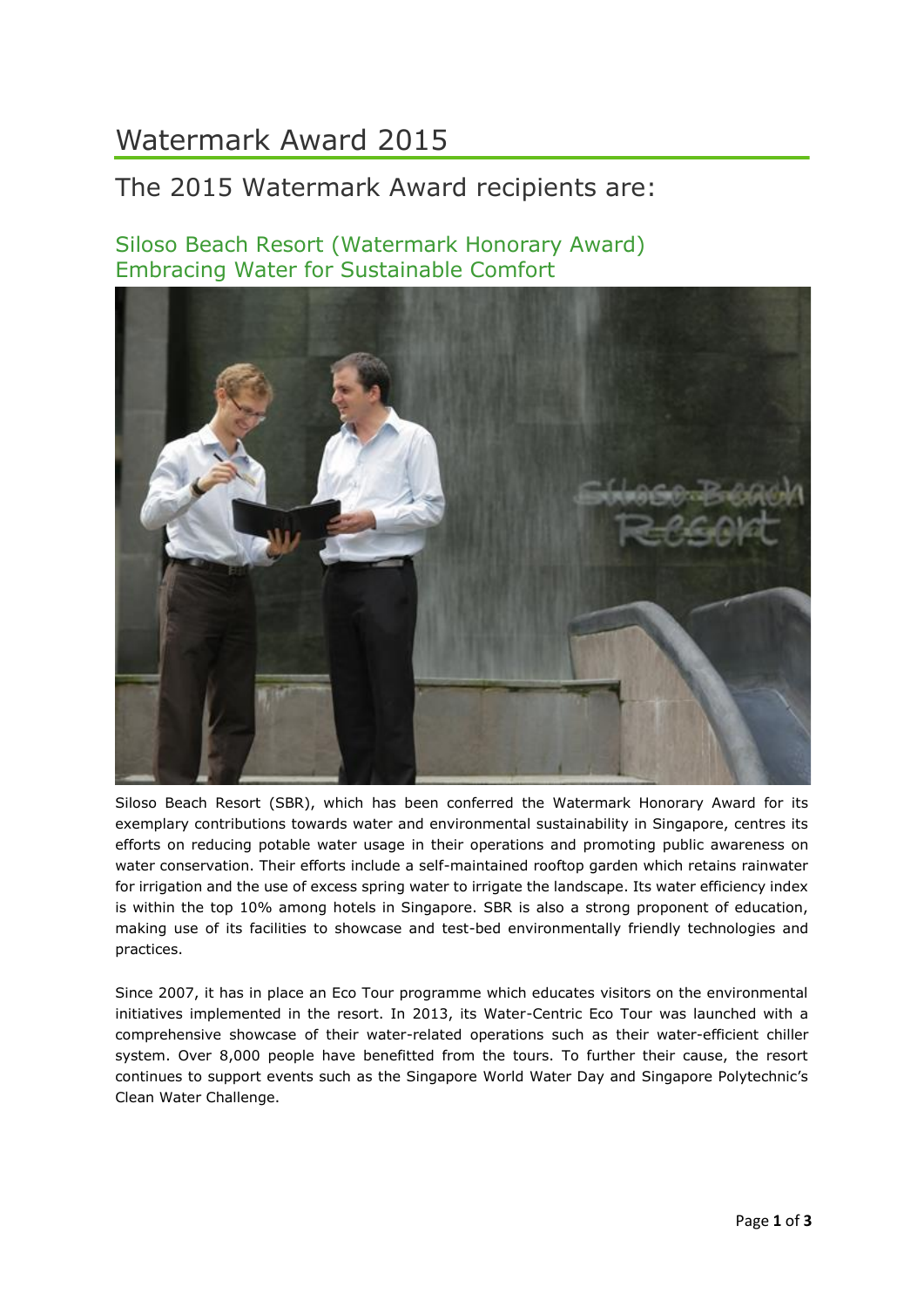## Mr Philip Chan Kok Leong Championing water sustainability as a way of life



Individual recipient, Mr Philip Chan is a Sustainability Manager with Asia Square. His passion for sustainability issues and the need to conserve water go beyond his call of duty. Mr Chan constantly seeks innovative solutions to improve the sustainability of the building. For example, he devised improvements to the pivot valve design at the water tanks of Asia Square which has the ability to save more than 30,000 litres of water from overflowing from the water tank.

Mr Chan also conducted research on the sensitivity of water closet (WC) sensors, and subsequently used the findings to raise awareness to tenants on WC etiquette to prevent water wastage. His outreach efforts include grooming participants of the Water Efficiency Manager Course and organising tours for delegates and students to educate them about the sustainable practices at Asia Square. A strong believer of change, he stresses the importance of making the small changes that can collectively make a big difference.